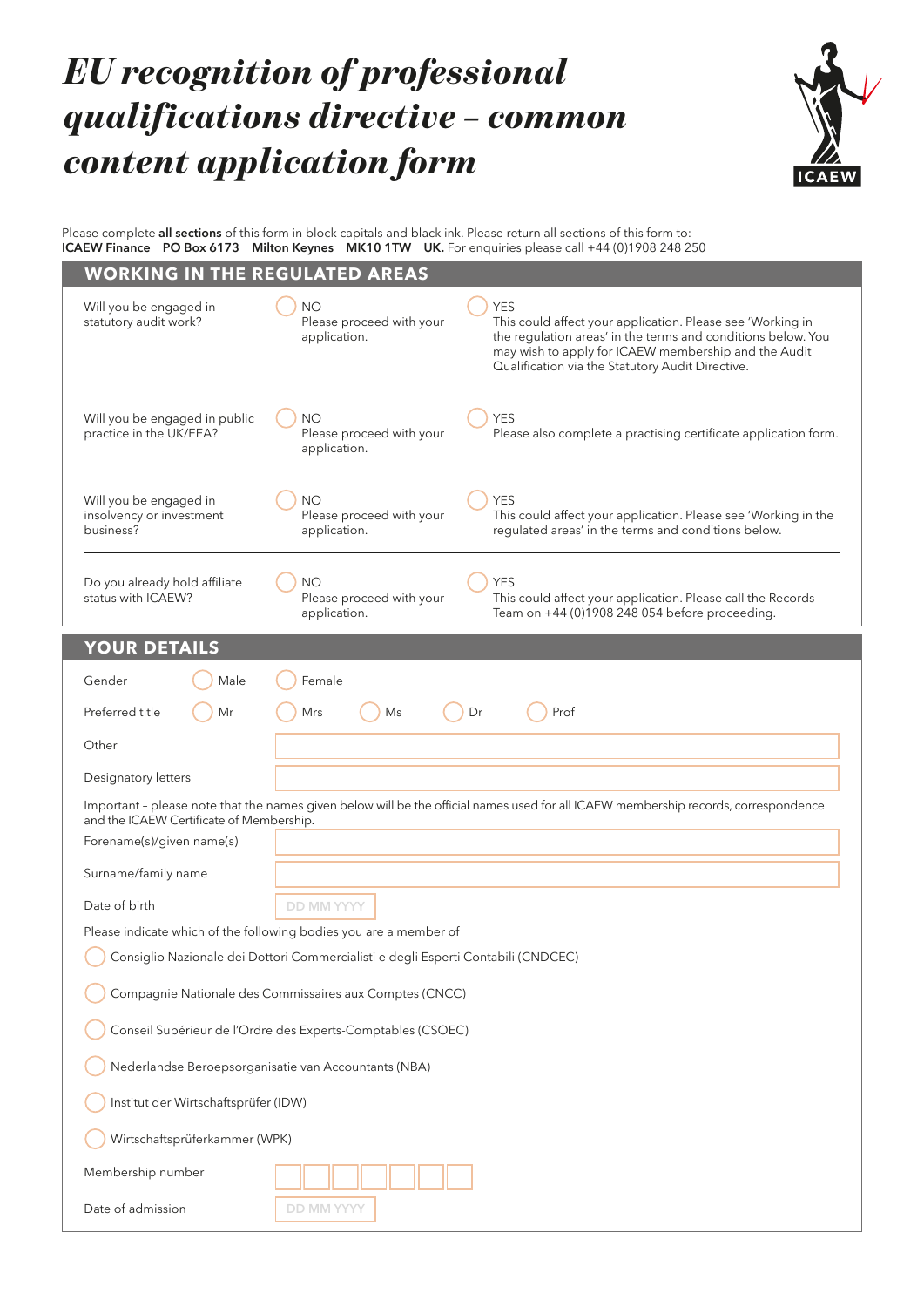| Residential address                                                             |         |  |  |  |
|---------------------------------------------------------------------------------|---------|--|--|--|
|                                                                                 |         |  |  |  |
|                                                                                 |         |  |  |  |
| Postcode/<br>zipcode                                                            | Country |  |  |  |
| Telephone                                                                       |         |  |  |  |
| Fax                                                                             |         |  |  |  |
| Email                                                                           |         |  |  |  |
|                                                                                 |         |  |  |  |
| <b>Business address</b>                                                         |         |  |  |  |
|                                                                                 |         |  |  |  |
|                                                                                 |         |  |  |  |
| Postcode/<br>zipcode                                                            | Country |  |  |  |
| Telephone                                                                       |         |  |  |  |
| Fax                                                                             |         |  |  |  |
| Email                                                                           |         |  |  |  |
| Business address<br>Residential address<br>Preferred address for correspondence |         |  |  |  |

## **MANDATORY DECLARATION**

At the point of registration/application with ICAEW, individuals are required to declare any past act or default that might be perceived as bringing discredit on themselves, ICAEW or the profession of accountancy, however long ago the act or default occurred and wherever it took place. Acts or defaults occurring after registration with ICAEW should be declared to ICAEW as soon as is practicably possible. If you are found to have failed to disclose relevant information, your registration/application may be revoked or membership prevented or withdrawn. In addition, disciplinary action may be taken against you.

Please note that the provisions of s4.2 of the Rehabilitation of Offenders Act 1974 do not apply in the case of persons seeking to become chartered accountants and a full and accurate response is therefore required even if your convictions are now regarded as spent. The only exception to this requirement is convictions and cautions which are designated 'protected' under the Rehabilitation of Offenders Act 1974 (Exceptions) Order 1975 (Amendment)(England and Wales) Order 2013.

If you think that your conviction may be 'protected' further guidance can be viewed on the Disclosure and Barring Service and Nacro websites.

Acts requiring disclosure would include (but are not limited to):

- being found guilty of (or having pleaded guilty to) any criminal offences;
- having been charged with a criminal offence which is as yet to come to trial;
- entering into an Individual Voluntary Arrangement or similar composition with creditors;
- failing to satisfy a judgement debt;
- being the subject of an adverse finding by a professional body or regulator;
- having had a disqualification order made, or having given a disqualification undertaking, under the Company Directors
- Disqualification Act 1986, or similar overseas legislation; or
- having entered into bankruptcy or being a discharged bankrupt.

Do any of the above circumstances (or similar) apply to you?  $\bigcirc$  yes  $\bigcirc$  YES  $\bigcirc$  NO



If any of the acts or defaults listed above do apply to you, or you think that there are similar matters which you should declare, please attach details with your application. Some of the matters listed are UK specific, but you should always declare any equivalent act or default which occurred outside the UK. Please note that if you make a disclosure, this will not automatically result in your registration being refused. ICAEW may, however, wish to make further enquiries before reaching a decision.

I consent to my criminal conviction data being checked for entrance criteria.

Signature **Date of the State of the State of the State of the State of the State of the Date of the Date of the D**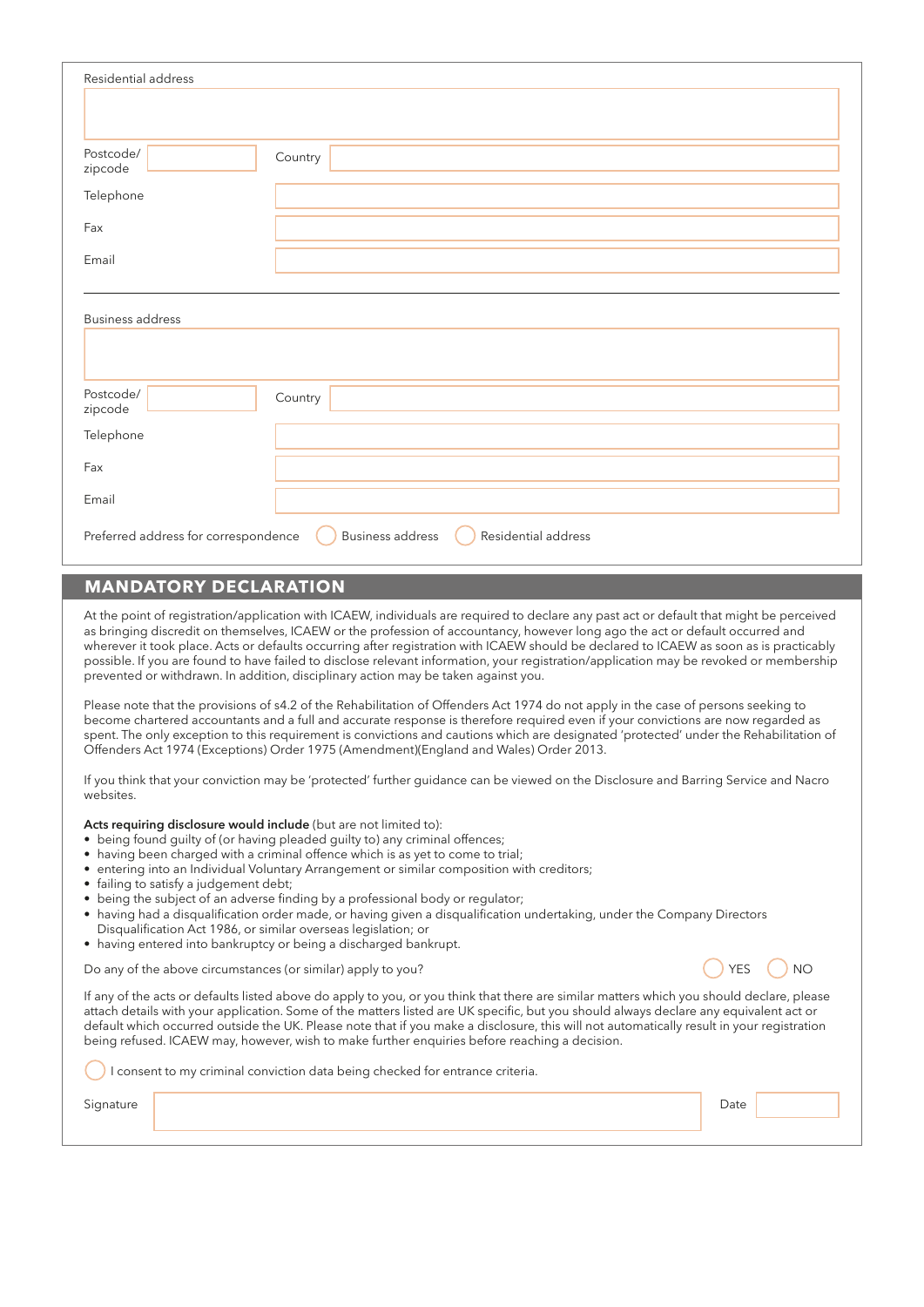## **DECLARATION**

| I acknowledge that, even if I have met all the requirements and conditions, I may be required to provide additional information, and my<br>application may or may not be approved.                                                                                         |                         |  |  |  |  |
|----------------------------------------------------------------------------------------------------------------------------------------------------------------------------------------------------------------------------------------------------------------------------|-------------------------|--|--|--|--|
| I undertake to notify ICAEW of any disciplinary, regulatory or criminal matters referred to above which arise subsequent to this application<br>within 14 days of becoming aware of them.                                                                                  |                         |  |  |  |  |
| I confirm that, to the best of my knowledge and belief, the information in this application is true and correct, and in particular faithfully<br>reflects my experience relevant to this application.                                                                      |                         |  |  |  |  |
| Print name                                                                                                                                                                                                                                                                 |                         |  |  |  |  |
| Signature                                                                                                                                                                                                                                                                  | Date<br><b>DD MM YY</b> |  |  |  |  |
|                                                                                                                                                                                                                                                                            |                         |  |  |  |  |
| <b>SUPPORTING DOCUMENTATION</b>                                                                                                                                                                                                                                            |                         |  |  |  |  |
| I enclose the following supporting documents                                                                                                                                                                                                                               |                         |  |  |  |  |
| Confirmation of my home body membership                                                                                                                                                                                                                                    |                         |  |  |  |  |
| A letter of good standing from my home body, confirming:<br>- I have no disciplinary record with my home body;<br>- no outstanding complaints with my home body; and<br>- that my home body is aware of no ethical or other reason why I could not be admitted to ICAEW.   |                         |  |  |  |  |
| Confirmation from my home body that I qualified with them via their normal training and education route, and not via a reciprocal<br>or advanced credit route                                                                                                              |                         |  |  |  |  |
| Copy of my passport                                                                                                                                                                                                                                                        |                         |  |  |  |  |
| Practising certificate application from (if applicable)                                                                                                                                                                                                                    |                         |  |  |  |  |
| Please note, all documents produced by your home body must be certified in English in order for your application to be processed. Failure<br>to provide all of the information with your application may result in a significant delay in your application being assessed. |                         |  |  |  |  |

On receipt of this form and the supporting documentation, ICAEW will verify your application with your home body.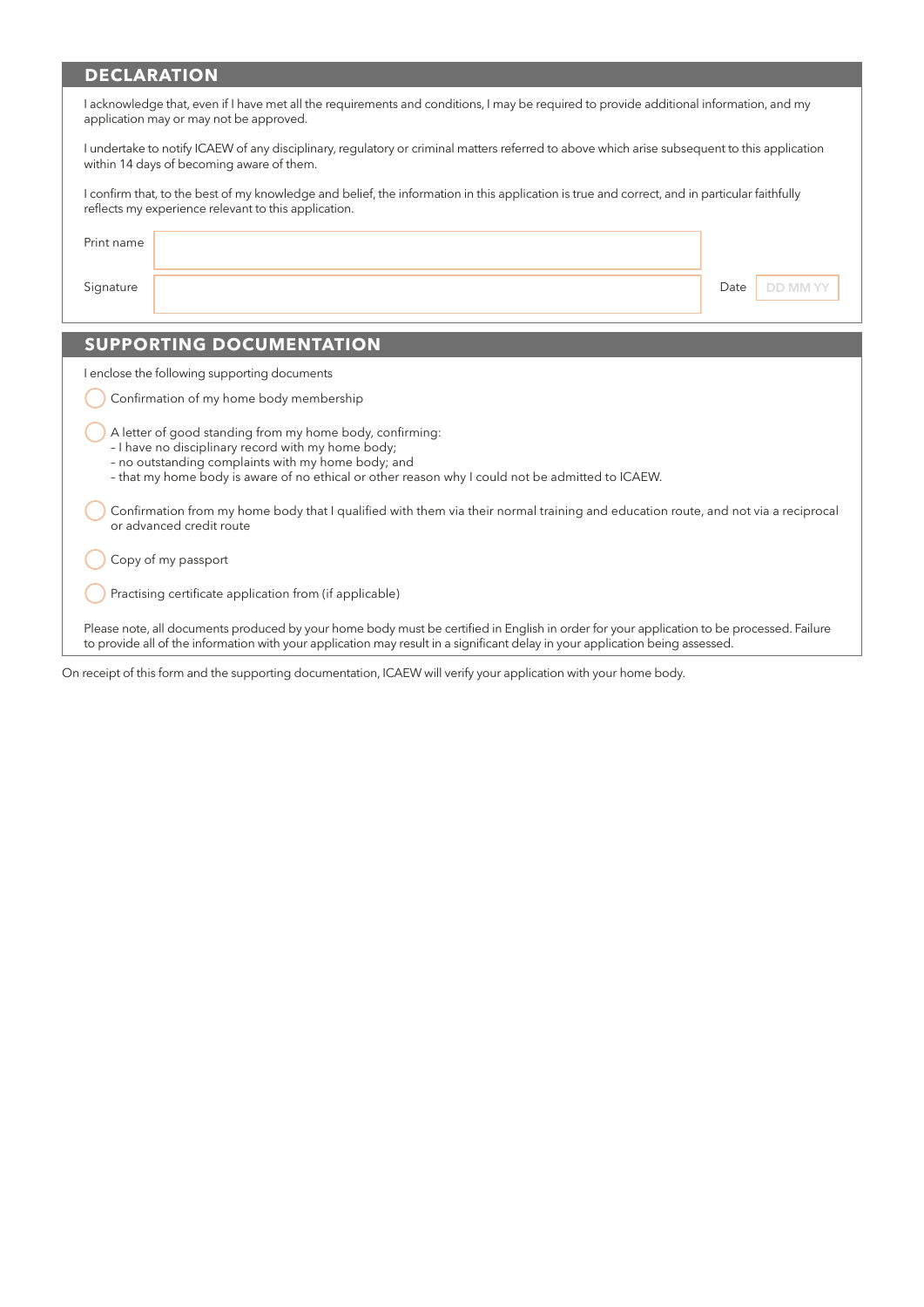## **TERMS AND CONDITIONS**

#### **Eligibility criteria**

You are eligible to use this form if you are an EU national and a current member, in good standing, via the normal training and education route of one of the following bodies:

- Consiglio Nazionale dei Dottori Commercialisti e degli Esperti Contabili (CNDCEC)
- Compagnie Nationale des Commissaires aux Comptes (CNCC)
- Conseil Supérieur de l'Ordre des Experts-Comptables (CSOEC)
- Nederlandse Beroepsorganisatie van Accountants (NBA)
- Institut der Wirtschaftsprüfer (IDW)
- Wirtschaftsprüferkammer (WPK).

#### **Practising certificates**

Membership of ICAEW does not confer the right to practise accountancy or undertake work in the regulated areas of audit, insolvency or investment business. Members wishing to practise in the UK or ROI will be required to obtain an ICAEW practising certificate. You may be eligible for an ICAEW practising certificate if you have two years' membership of your home body.

Further conditions apply to those seeking to work in regulated areas.

For more information on practising certificates, please see [icaew.com/regulations](http://www.icaew.com/regulations) call +44 (0)1908 248 250.

#### **Designatory letters**

ICAEW members may use the designatory letters ACA and title 'chartered accountant', subject to the regulations which apply to all ICAEW members.

#### **Continuing Professional Development**

Members joining ICAEW under these reciprocal arrangements will be expected to comply with CPD requirements and make an annual declaration that they have done so.

### **Working in the regulated areas**

The UK Government regulates who may practise audit, insolvency and investment business. Individuals and firms working in these areas must be appropriately authorised. For more information please call +44 (0)1908 248 250.

#### **Code of Ethics**

Members joining under these reciprocal arrangements will be expected to comply with the ICAEW Code of Ethics. For more information visit [icaew.com/ethics](http://www.icaew.com/ethics)

#### **Fees**

Membership of ICAEW incurs a one-off admission fee, an annual subscription fee and an annual practising certificate fee (if required). All ICAEW subscriptions run from January to December.